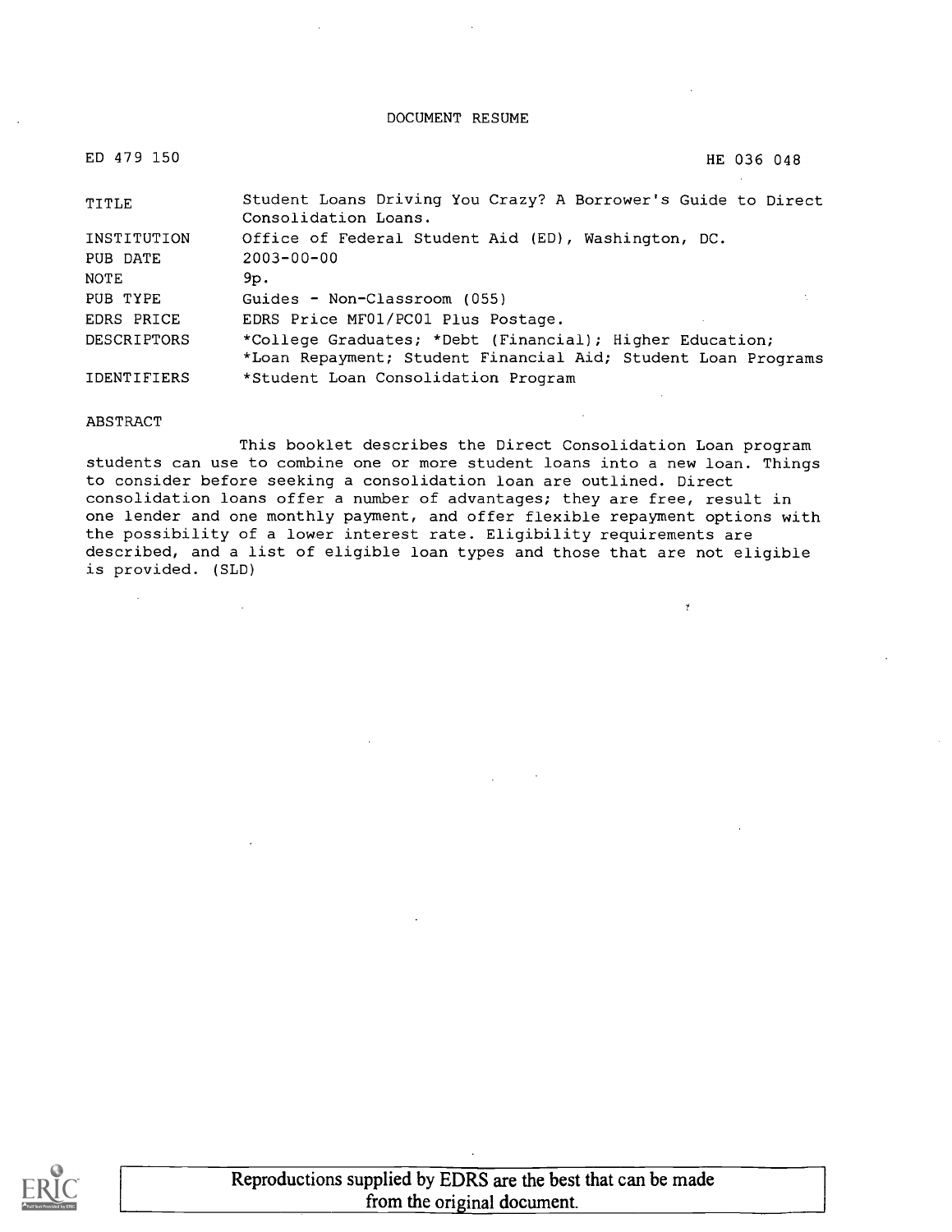# **Student Loans Driving You Crazy?**

ED 479 150

5096048

ERIC<sup>C</sup>

けヒ

 $0.88$ 

U.S. DEPARTMENT OF EDUCATION<br>Office of Educational Research and Improvement EDUCATIONAL RESOURCES INFORMATION CENTER (ERIC) This document has been reproduced as received from the person or organization originating it.

D Minor changes have been made to improve reproduction quality.

Points of view or opinions stated in this<br>document do not necessarily represent official OERI position or policy.

guide to

 $\mathcal{L}$ 

#### William D. Ford **Federal Direct Loan Program**

**BEST COPY AVAILABLE** 

Orrow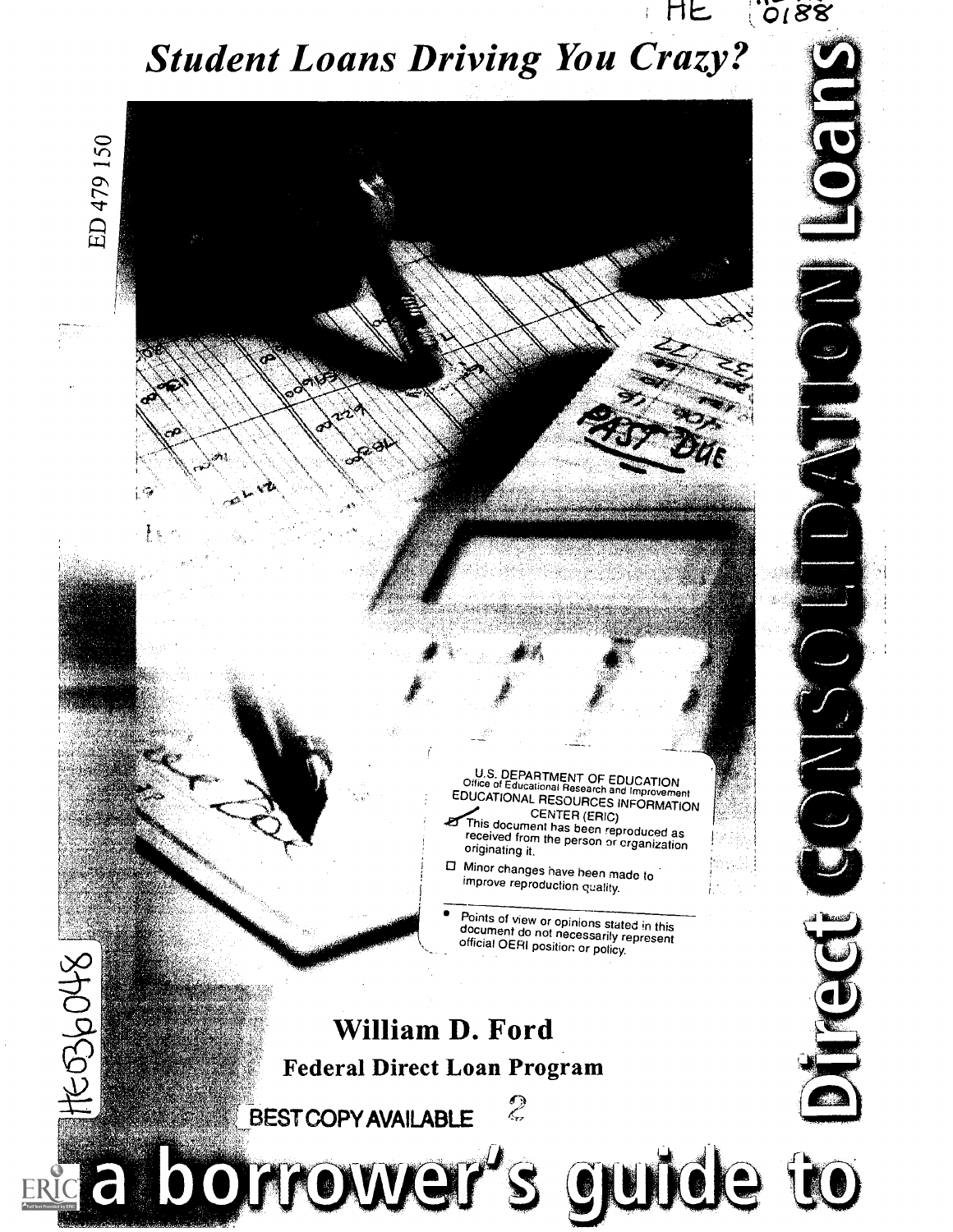# BEFORE YOU DECIDE

Here are things to consider when deciding whether consolidation is right for you:

#### THE INTEREST RATES OF EACH LOAN THAT YOU WANT TO CONSOLIDATE

The interest rate for a Direct Consolidation Loan is based on the weighted average of the interest rates of the loans that you consolidate. It is fixed for the life of the loan and cannot exceed 8.25 percent. If a Direct Consolidation Loan would offer a lower rate than your current loans, you may want to consolidate.

#### How MUCH YOU CAN AFFORD TO PAY EACH MONTH

If you are having trouble meeting your monthly payments, have exhausted your deferment and forbearance options, and want to avoid default, consolidation may be right for you. If you consolidate, you may reduce your monthly payment amount by extending your repayment period.

#### How MUCH YOU'RE WILLING TO PAY OVER THE LONG TERM -

If you extend your repayment period through consolidation, the total amount you pay over the life of your loan will be higher.

#### How MANY PAYMENTS YOU HAVE LEFT ON YOUR LOANS .

If you are close to paying off your student loans, it may not be worthwhile to consolidate.

#### WHAT YOUR CURRENT LENDERS OFFER .

Check with the lenders who currently hold your loans to determine whether they can offer terms and repayment plans that meet your needs better than a Direct Consolidation Loan.

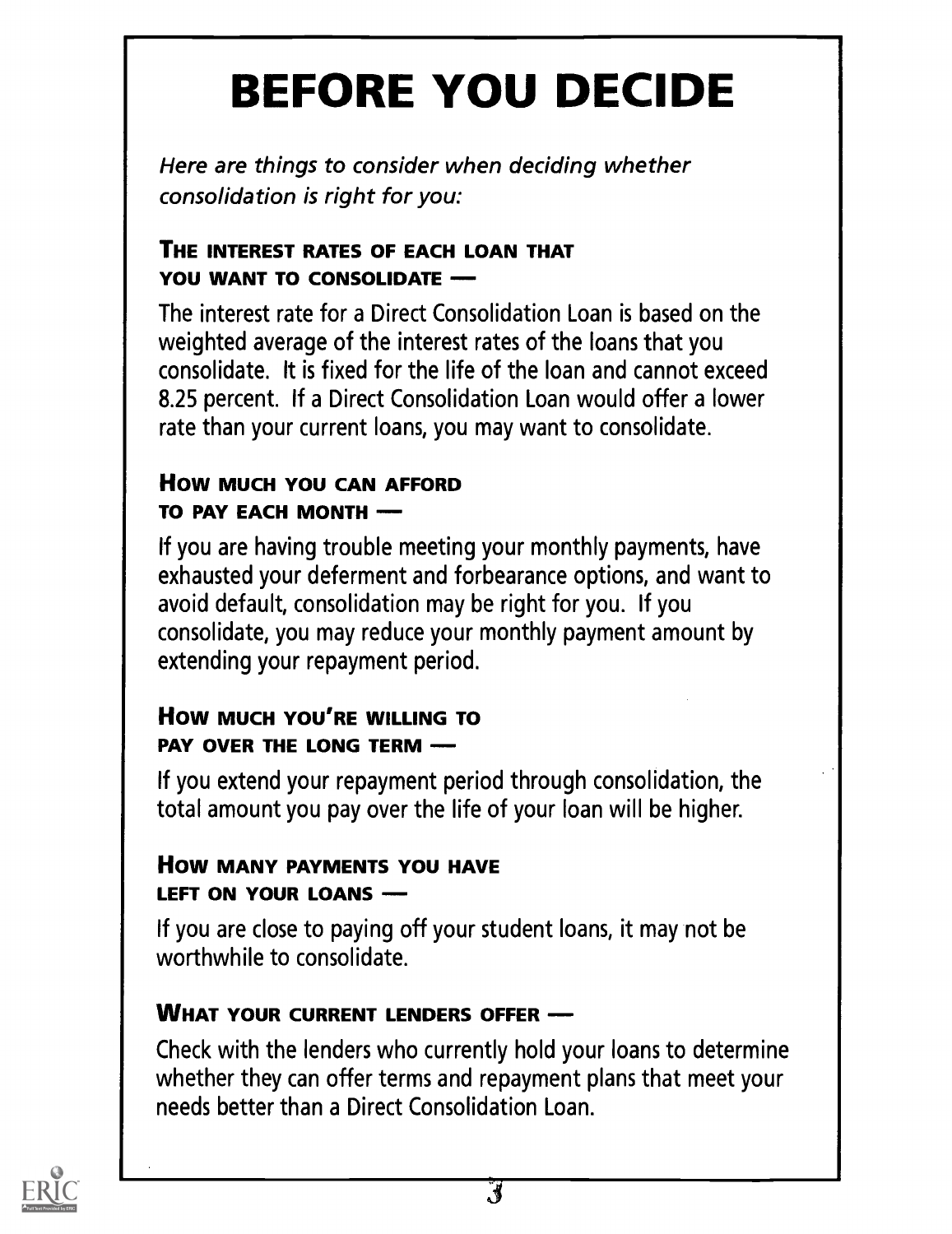Tired of not knowing who holds your loans, how much you owe or who to call for help? Do you want to save time and money?



A Direct Consolidation Loan allows you to combine one or more of your federal education loans into a new loan that offers several advantages.

#### No MINIMUM OR MAXIMUM LOAN AMOUNTS OR FEES

Direct Consolidation Loans do not exclude anyone based on the size of their loan debt! In addition, consolidation is FREE.

#### ONE LENDER AND ONE MONTHLY PAYMENT

With only one lender to deal with and one monthly bill, you will find it easier than ever to manage your debt. The Department of Education is the lender and this will never change.

#### FLEXIBLE REPAYMENT OPTIONS

Direct Consolidation Loans provide four convenient and hassle-free ways to repay your loans, including an income-contingent repayment plan. The repayment plans are designed to meet the different and changing needs of borrowers. With a Direct Consolidation Loan, you can change your repayment plan, in most cases, at any time.

#### LOWER INTEREST RATE

If you consolidate while in school or during your grace period you may receive a lower interest rate. This saves you money! In-school consolidations are only offered with a Direct Consolidation Loan.

#### GRACE PERIOD

If you qualify for a consolidation loan while you are in school, you may receive a 6-month grace period before repayment begins.

#### A SECOND CHANCE FOR BORROWERS IN DEFAULT

You can consolidate your defaulted loans into a Direct Consolidation Loan. Although consolidation will not remove the default from your credit report, consolidation will limit further collection costs, reinstate your Title IV eligibility and help you rebuild your credit rating.



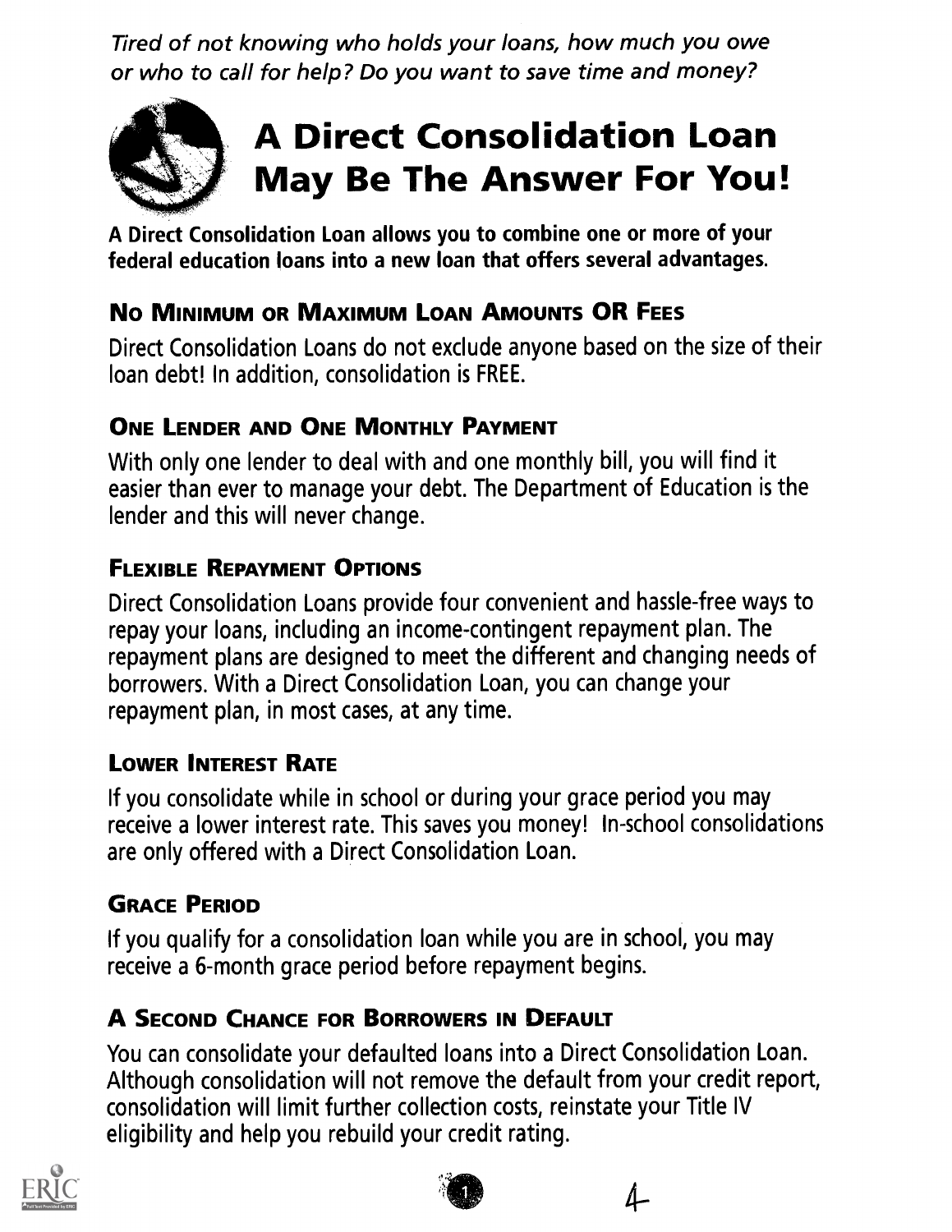

#### What Is The Interest Rate?

The interest rate for a Direct Consolidation Loan is the weighted average of the interest rates on the loans being consolidated, rounded to the nearest higher one-eighth of one percent. The rate is fixed for the life of the loan and cannot exceed 8.25 percent. To calculate your weighted average interest rate, use our online calculator at http://www.loanconsolidation.ed.gov or call us at 1-800-557-7392.



#### **WHO IS ELIGIBLE?**

#### **BORROWERS OUT OF SCHOOL -**

Borrowers who have loans in repayment or in the grace period who:

- . Have at least one Direct Loan or
- . Do not have a Direct Loan, but have at least one FFEL Program loan and are unable to obtain a Federal Consolidation Loan from a FFEL Program lender, or
- Do not have a Direct Loan, but have at least one FFEL Program loan and are unable to obtain a Federal Consolidation Loan from a FFEL Program lender with acceptable income-sensitive repayment terms.

Borrowers who apply during their grace period should consider the following:

- Do not apply too early. Borrowers who apply too early may lose some of their grace period.
- Make sure the U.S. Department of Education Loan Consolidation Center receives their application while they are in their grace period. Borrowers whose applications are received after their grace period has expired will not receive the lower interest rate.

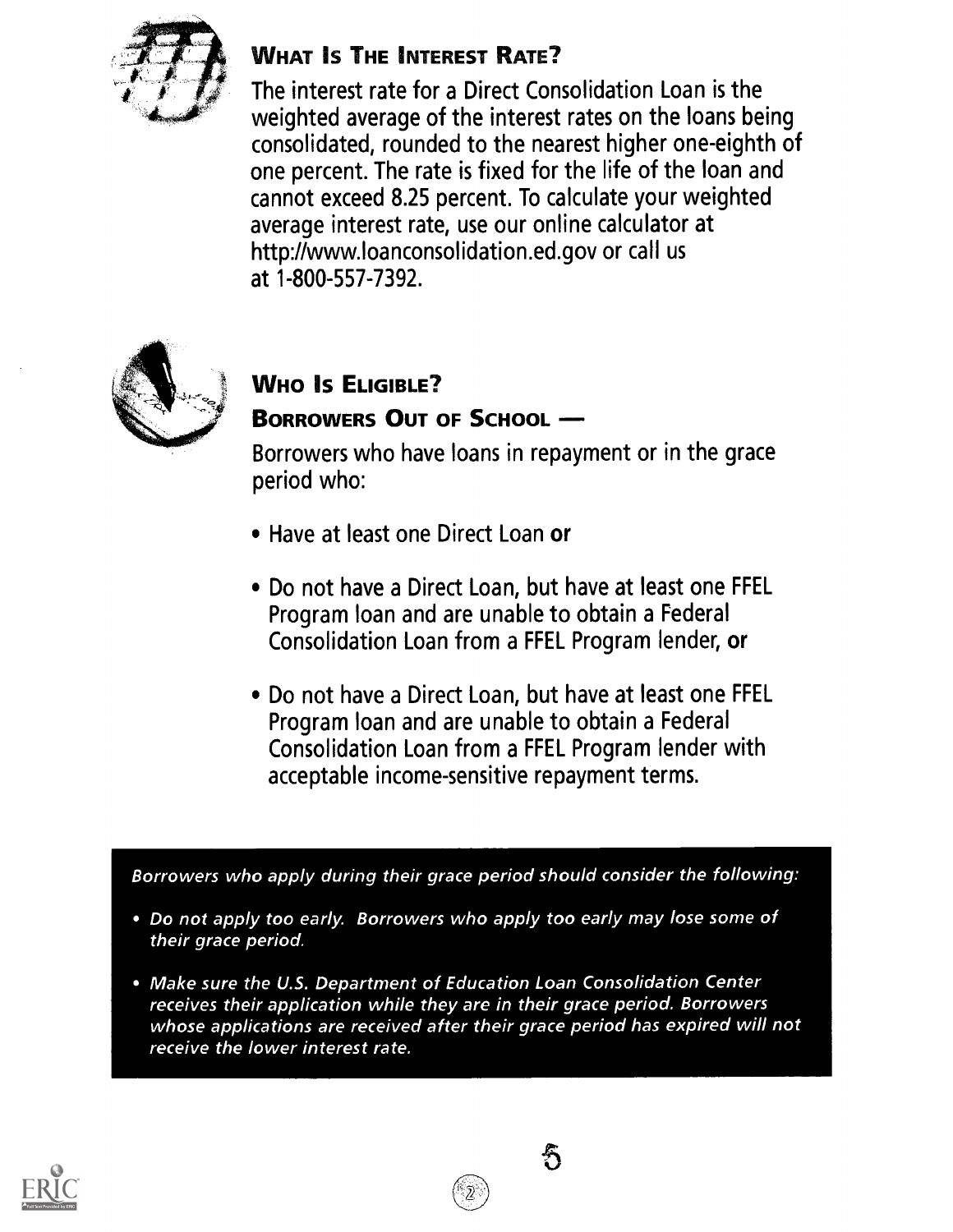#### **BORROWERS IN SCHOOL -**

If your loans have not yet entered the grace period or repayment period, you are eligible for a Direct Consolidation Loan if you:

- Consolidate at least one Direct Loan or FFEL Program loan that has never been in repayment, or
- Do not have a Direct Loan, but attend a Direct Loan school and consolidate at least one FFEL Program loan that has never been in repayment.

## **IN-SCHOOL CONSOLIDATION SAVINGS**

| Loan Term | <b>Savings</b> | <b>Repayment Plan</b> |
|-----------|----------------|-----------------------|
| 10 years  | \$1,779        | Standard              |
| 12 years  | \$1,822        | <b>Extended</b>       |
| 20 years  | \$1,893        | Graduated             |

This example is based on a borrower with a \$20,000 loan debt that has never entered repayment status (two \$5,000 loans at 6.32 percent and two \$5,000 loans at 7.66 percent). This borrower's weighted average interest rate is 7 percent. The same borrower would have a weighted average interest rate of 7.625 percent if he or she consolidated after entering repayment (two \$5,000 loans at 6.92 percent and two \$5,000 loans at 8.25 percent).

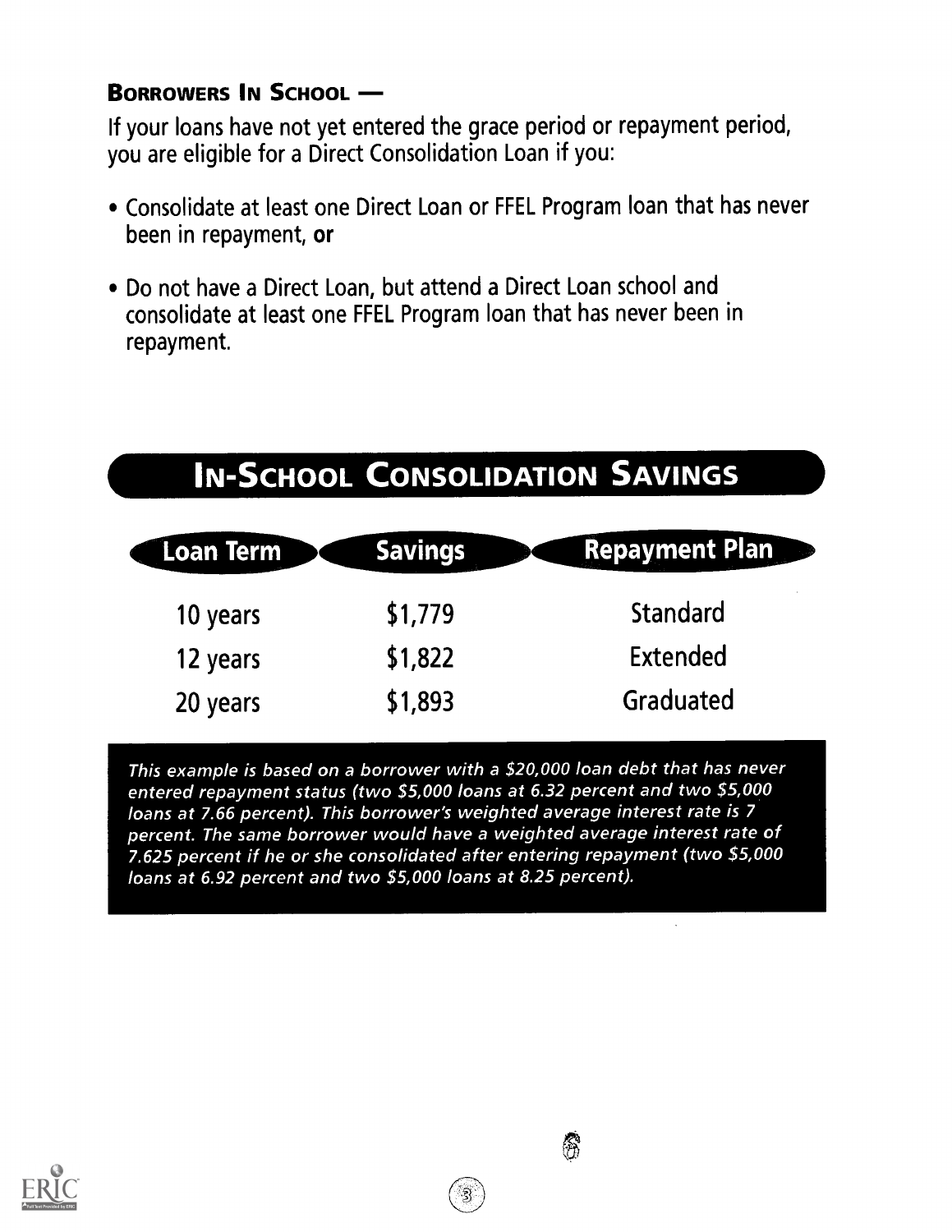



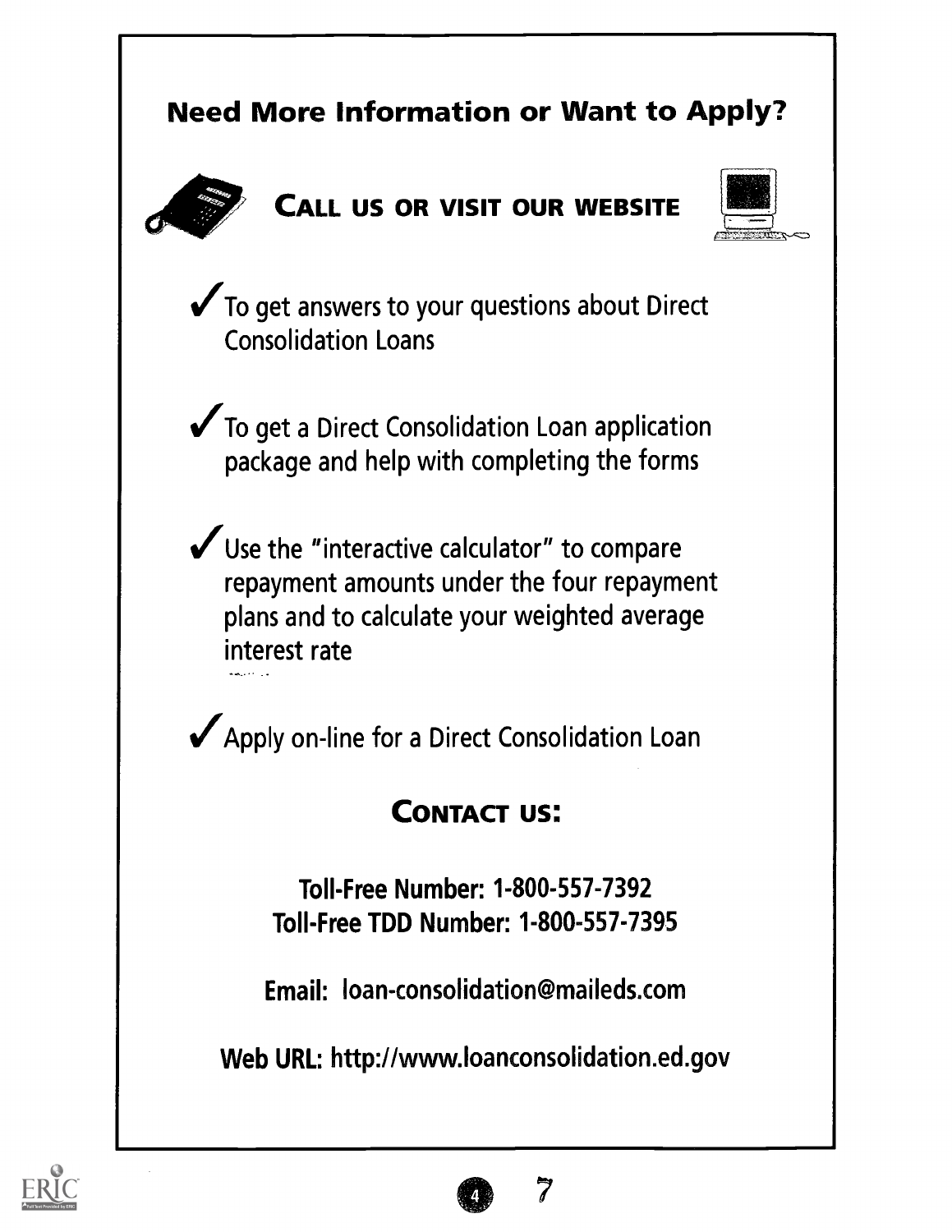# ELIGIBLE LOANS

#### These loans are eligible for consolidation

Auxiliary Loans to Assist Students (ALAS)

Federal Consolidation Loans

Direct Subsidized Consolidation Loans

Direct Unsubsidized Consolidation Loans

Direct PLUS Loans\*

Direct PLUS Consolidation Loans\*

Direct Subsidized Loans

Direct Unsubsidized Loans

National Direct Student Loans

Federal Insured Student Loans (FISL)

Federal Perkins Loans\*

Federal PLUS Loans\*

Federal Subsidized Stafford Loans

Federal Unsubsidized Stafford Loans

Federal Supplemental Loans For Students (SLS)

Guaranteed Student Loans (GSL)

Health Education Assistance Loans (HEAL)\*

Health Professions Student Loans (HPSL)\*

Loans for Disadvantaged Students (LDS)\*

National Defense Student Loans (NDSL)\*

Nursing Student Loans (NSL)\*

\* Loans ineligible for in-school consolidation

Loans Ineligible for the Income Contingent Repayment Plan

- Direct PLUS Loans
- Direct PLUS Consolidation Loans
	- Federal PLUS Loans



ବ୍ଷ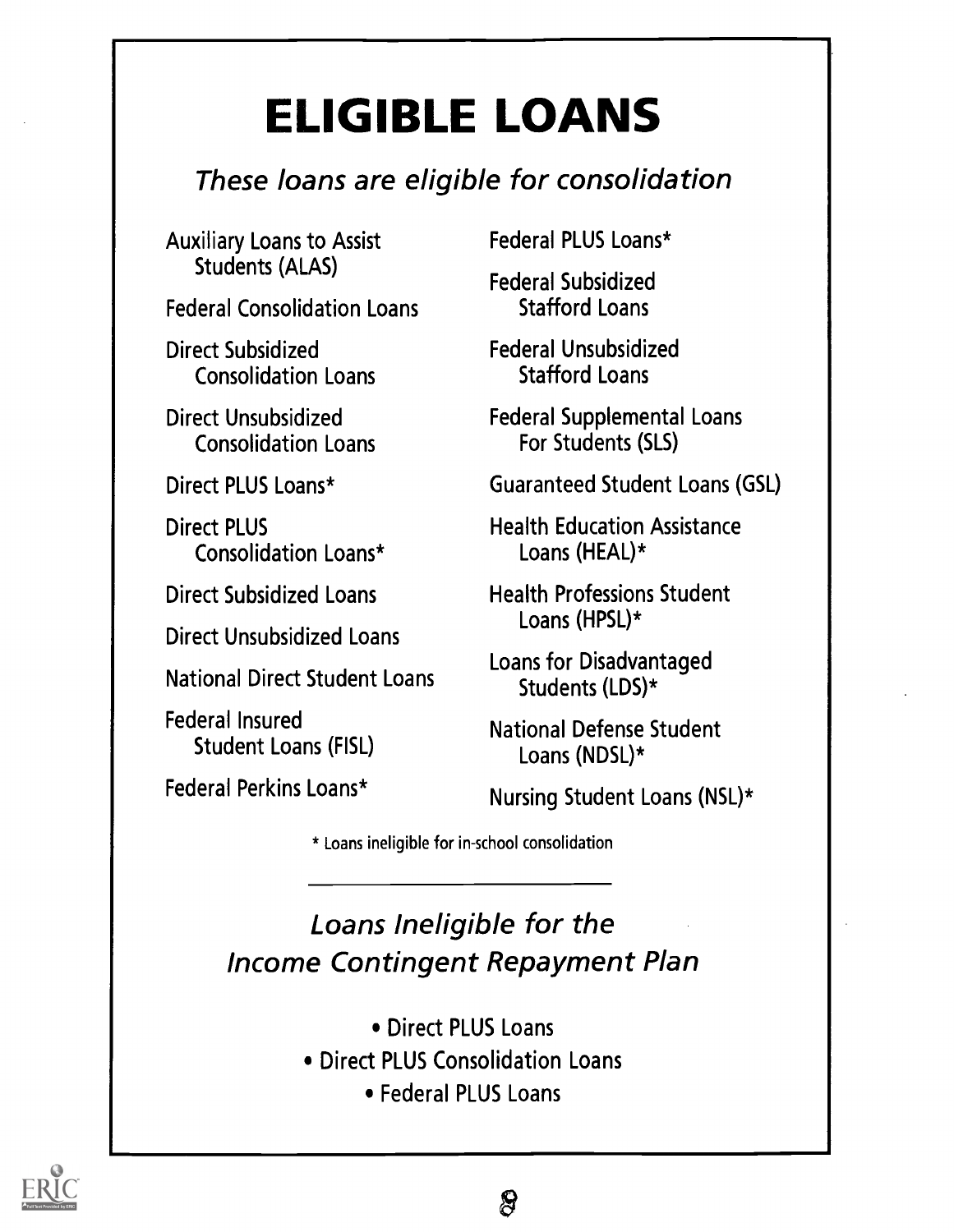# We Help Pui America Through



Spring 2003





9